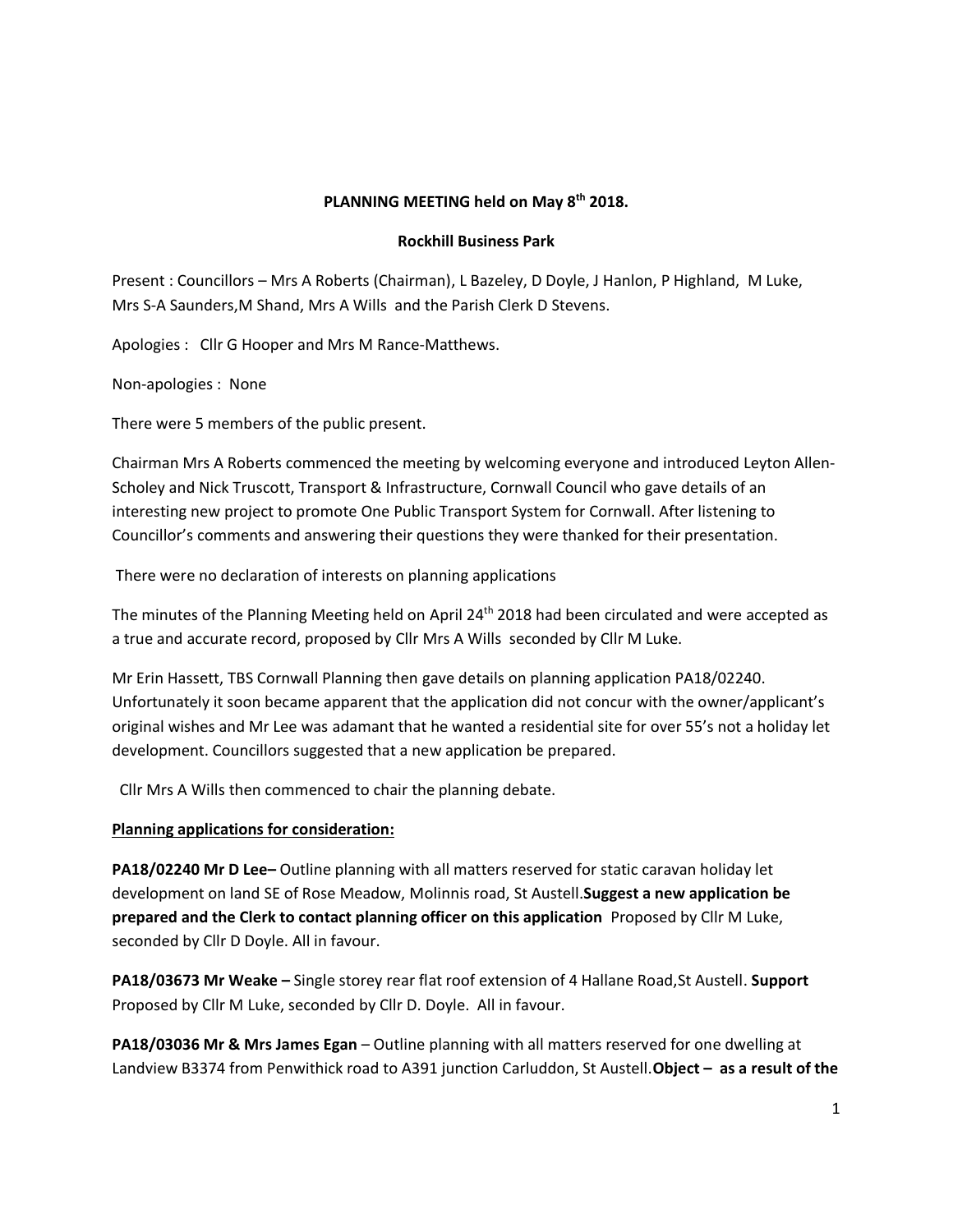**siting and layout of the proposed dwelling , the small size of the plot and enclosed nature of the site the proposed development would appear cramped and therefore would not contribute positively to the character of the area. Concerns also about the visual splay for access on to the B3374 at a point that is frequently narrowed and restricted by parked vehicles from neighbouring properties. It is also close to a recognised 'buffer zone' as agreed from the proposed Garden Village development and Penwithick.** Proposed by Cllr D Doyle, seconded by Cllr Mrs A Roberts. All in favour.

**PA17/09784 Mr P Scott –** Outline planning permission for one dwelling at Bungalow 1, 20a Rosevear Road, Bugle, St Austell. **Object Similar concerns as to the original application for two properties on this site. Back garden development in the most sensitive part of the garden leaving insufficient space and major impact for neighbouring properties. The removal of mature deciduous trees would harm the character and appearance of the area and fail to respect the natural environment. Together with the area having a tendency and history of flooding. Consideration need also to be given to the limited access lane on to the busy B3374 with poor visual splay.** Proposed by Cllr M Luke, seconded by Cllr Mrs S-A Saunders. All in favour.

# **Planning correspondence**

## Applications refused

PA18/01161 Mr & Mrs Miles Outline residential development on land W of Clayton Terrace, Carluddon, St Austell .(Parish Council decision object)

Letter from Mr M Roberts re planning application PA18/01046.

Notice of appeals to Inspectorate on applications PA17/06832 Mr P Finegan on land NE of 1 Sea View Terrace, Penhale Road, Penwithick and PA17/03474 Mr J Lewis on land N of 88 Bodmin Road, St Austell. It was agreed that the Parish Council had nothing further to add to the original comments.

The Clerk read the decision letter from the Planning Department of application PA17/08776 Mr S Commons, Trenance Farm, St Austell. After discussion the Council agreed to remain with 'agree to disagree' comment but instructed the Clerk to add in comments that ' Councillors wished to express their disappointment at the Officer's decision and convey their concerns of future potential problems in that no action has been taken on all the subsidiary work on the surrounds of the site. **Action taken**.

### **Enforcement**

EN18/00742 Alleged siting of oil tank next to garden wall at 119 Stannary Road, Stenalees, St Austell.

EN 18/00755 Alleged removal of hedge and change of ground levels for 2 new football all weather pitches at Starrick Moor, Carne Cross, St Blazey. The Clerk reported that he had spoken to the enforcement officer, Emma Milnes and explained the position. It would appear that retrospective planning would be required.